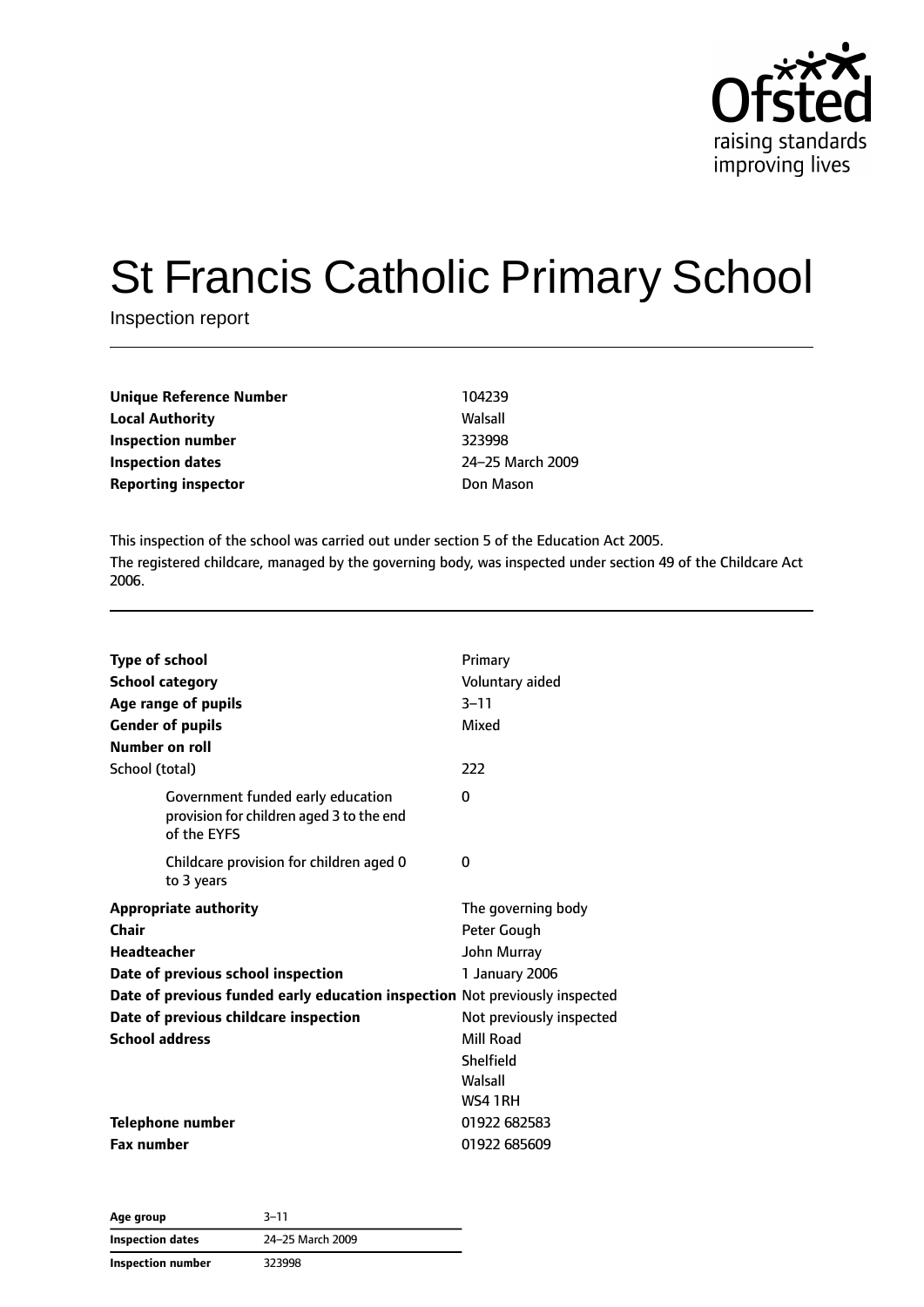.

<sup>©</sup> Crown copyright 2009

Website: www.ofsted.gov.uk

This document may be reproduced in whole or in part for non-commercial educational purposes, provided that the information quoted is reproduced without adaptation and the source and date of publication are stated.

Further copies of this report are obtainable from the school. Under the Education Act 2005, the school must provide a copy of this report free of charge to certain categories of people. A charge not exceeding the full cost of reproduction may be made for any other copies supplied.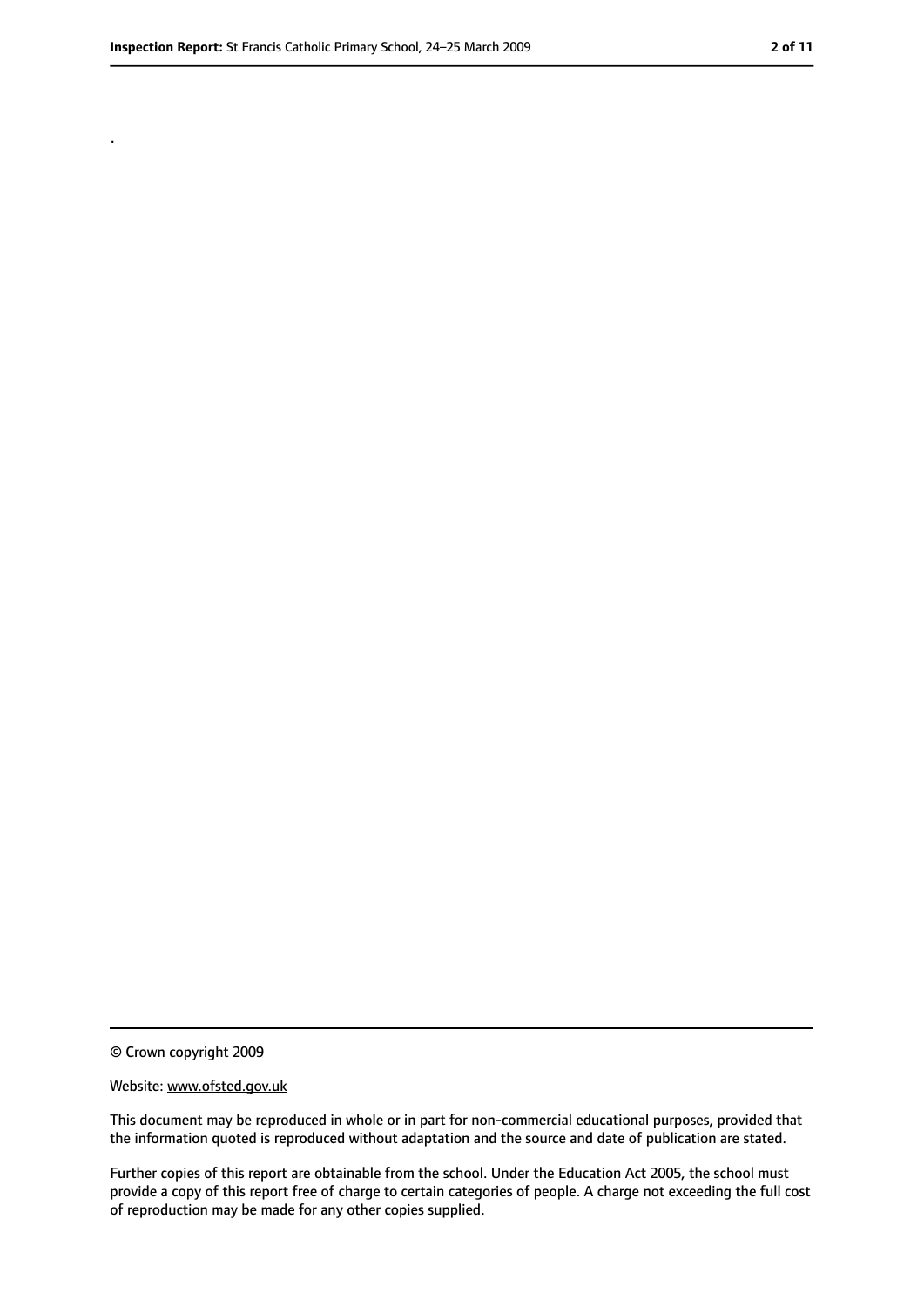# **Introduction**

The inspection was carried out by two additional inspectors.

## **Description of the school**

The great majority of pupils are from White British families. Approximately 10% come from a variety of minority ethnic backgrounds. The proportion of pupils entitled to free school meals is below average. The proportion of pupils with learning difficulties and/or disabilities is below average overall but is much closer to average in Years 5 and 6. The Early Years Foundation Stage provision is for children in Nursery and Reception. The school has received the Active Mark, Healthy Schools' Award, Dyslexia Friendly Mark and a BECTA Information and Communication Technology (ICT) award. The school runs an after-school club for its own pupils each day and a breakfast, fitness club two mornings a week.

#### **Key for inspection grades**

| Grade 1 | Outstanding  |
|---------|--------------|
| Grade 2 | Good         |
| Grade 3 | Satisfactory |
| Grade 4 | Inadequate   |
|         |              |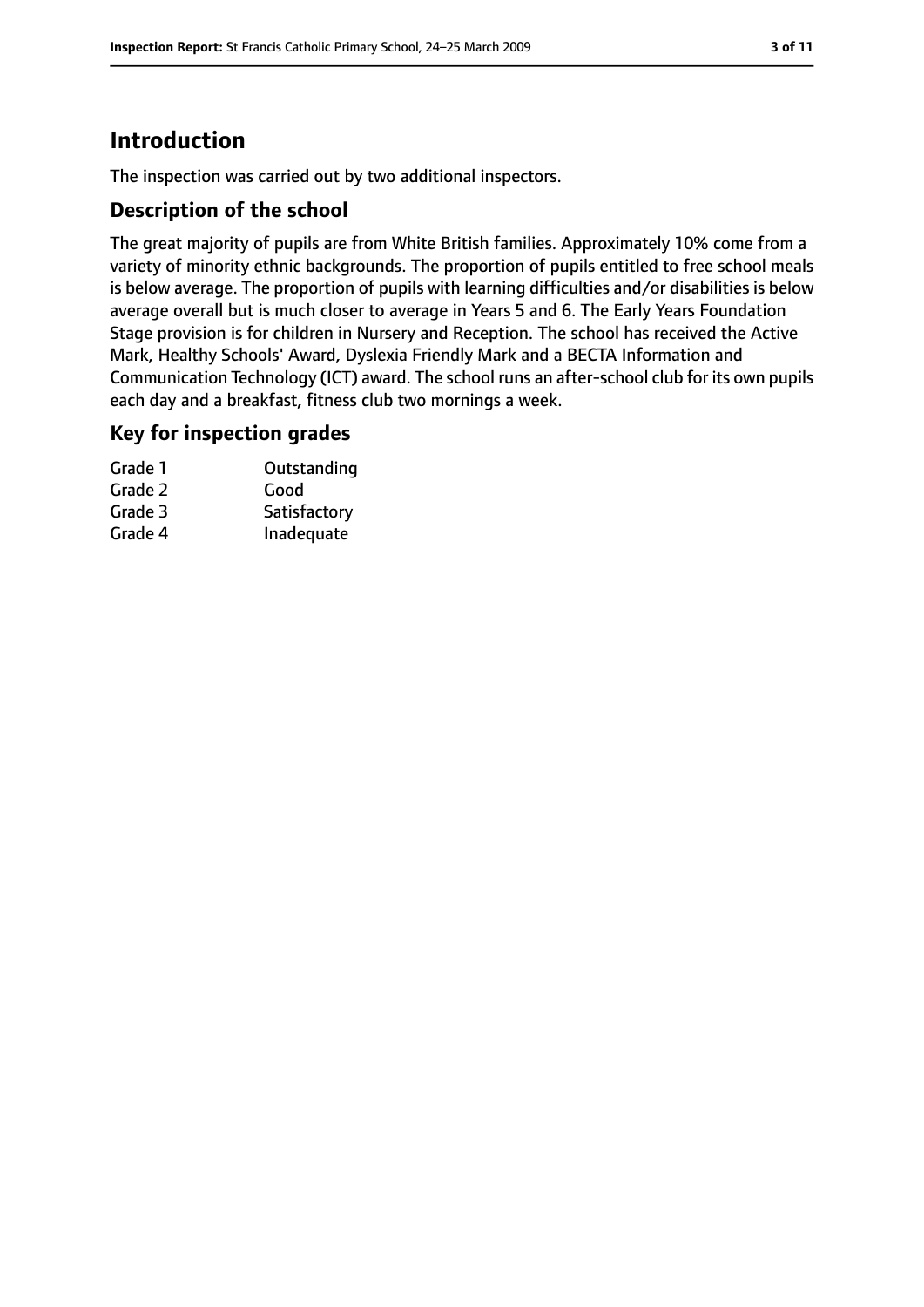# **Overall effectiveness of the school**

#### **Grade: 3**

This is a satisfactory school. This is because pupils' success in meeting the challenging targets set for them, and their overall achievement, are satisfactory. Following strong support from the local authority the school has made significant progress recently, particularly in improving the leadership and management of the school. The school enjoys the strong support of most parents who appreciate its friendly, welcoming ethos and the high levels of care provided for their children. A typical comment from a parent was, 'Saint Francis has a very hard working, caring team of staff who do their best to make learning fun.' Good relationships between staff and pupils, clear guidelines and frequent praise ensure that pupils grow in self-confidence and self-esteem. As a result, their personal development is good.

Children enter the Nursery with skills that are broadly in line with those expected for their age. Until recently they have made satisfactory progress and have entered Year 1 working within nationally expected levels. Pupils, including those with learning difficulties and/or disabilities, make satisfactory progress from Year 1 to Year 6 and standards at the end of Year 6 are average. This represents satisfactory achievement. It is no better because, until recently, pupils' progress was not checked with sufficient rigour. Pupils who were in danger of falling behind or not reaching their target were not identified early enough and not always provided with appropriate support. Although there is more to be done, this situation is being remedied. The school now has a good system in place to check pupils' progress thoroughly and to identify quickly those who require additional support. Standards in writing are lower than in other subjects and a number of initiatives have been introduced to bring about improvement. In particular, pupils are benefiting from better advice about their achievements in writing and how to improve it. Academic guidance is satisfactory overall.

Good examples of teaching in English, mathematics and science were observed during the inspection reflecting the early success of improvement work. However, inconsistencies remain and the quality of teaching is satisfactory overall because of its impact on pupils' achievement over time. The curriculum adequately meets pupils' needs and promotes personal development well. It is well enriched by visits and visitors relevant to the topic in hand and an extensive range of sporting opportunities. The pupils take enthusiastic advantage of a good variety of after-school clubs. They make a satisfactory contribution to the community by taking on responsibilities in school, fund raising and involvement in parish and local events. Plans are in hand to develop the role and responsibilities of the school council and make links with councils in other schools.

Subject leaders for English and mathematics have begun termly meetings with class teachers to talk over the progress made by their pupils, to plan support and to exchange views on the effectiveness of improvement measures which have been introduced. This process of self-evaluation, overseen by the headteacher, represents a significant improvement in leadership and management. However, this has yet to extend to other aspects of the school's work, such as an evaluation of standards in science and the progress made by pupils with learning difficulties and/or disabilities. Leadership therefore remains satisfactory overall because of its limited impact, so far, on improving standards and achievement. Nonetheless the developments in leadership and assessment, and the positive, enthusiastic attitude of all staff mean that the school's capacity to improve further is satisfactory.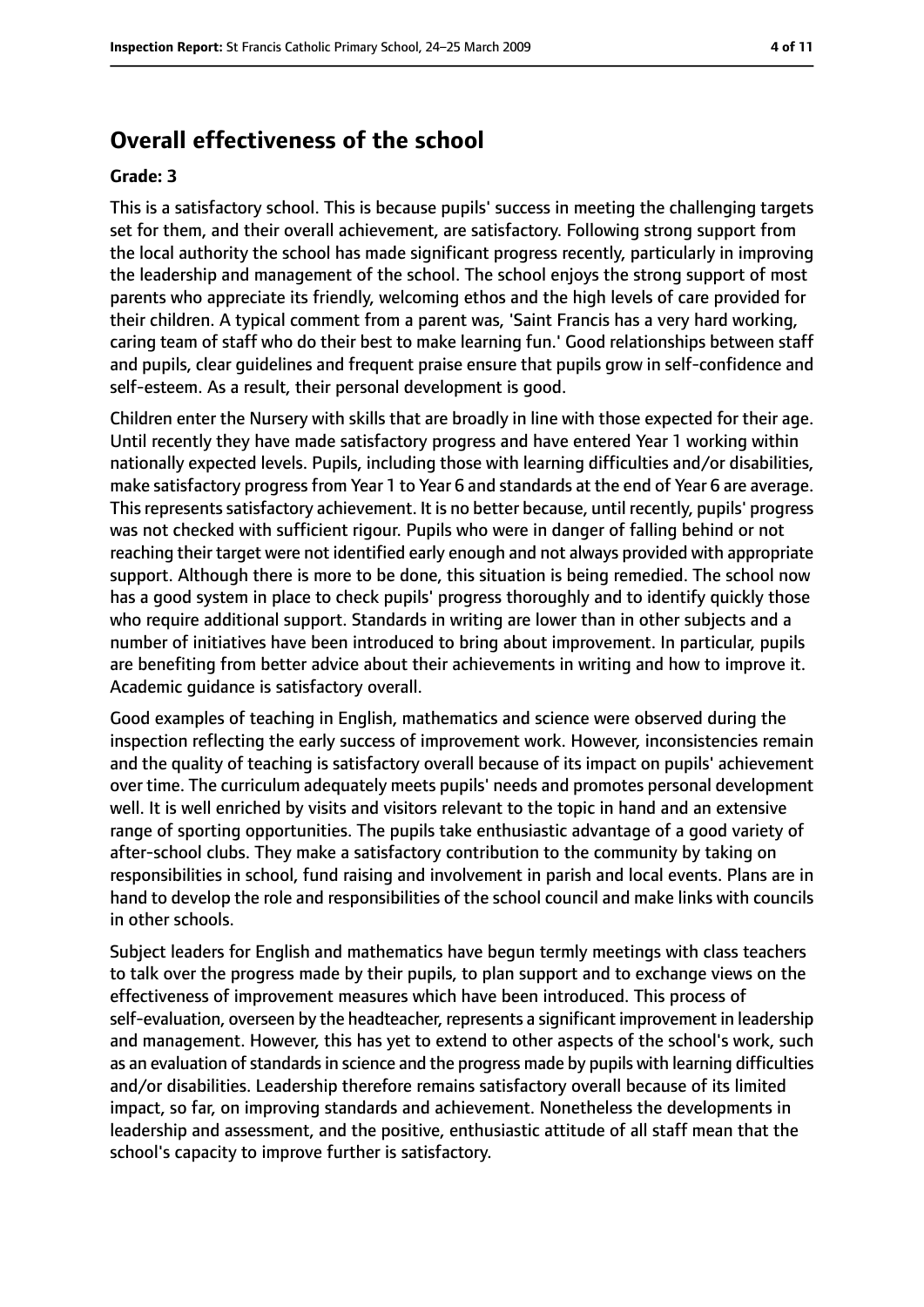# **Effectiveness of the Early Years Foundation Stage**

#### **Grade: 2**

The new staff team is creating an environment which is buzzing with excitement. Children are safe, happy and fully engaged in their activities. The good personal development of the children is reflected in their good behaviour, their good listening skills and the high level of concentration they display in their activities. There is a good balance of adult-led tasks and those which the children choose for themselves. Children are confident in initiating activities and making choices. Adults plan exciting learning experiences for the children. They make good use of resources and questioning to stimulate and support learning. The outdoor area is very well used to promote all aspects of learning and children particularly enjoy imaginative activities in the new tree den. The children are well cared for. Good links with parents ensure that children settle in quickly and all have a key worker responsible for their welfare. Leadership is good. Shortcomings in the way staff used assessment information to move children on in their learning have been identified and appropriate action has been taken. In parallel with the main school there has been significant improvement in the way the children's progress is checked. Staff are using the more detailed information to plan activities which provide greater challenge for children. As a result they are now making more rapid progress. Adults are making every effort to consolidate this improvement. The small number of children who attend the after-school club are provided for satisfactorily.

## **What the school should do to improve further**

- Make rigorous use of the new systems for checking how well pupils are doing to ensure that more reach their challenging targets, especially in writing.
- Sharpen the processes used by leaders at all levels for monitoring and evaluating performance throughout the school.

A small proportion of schools whose overall effectiveness is judged satisfactory but which have areas of underperformance will receive a monitoring visit by an Ofsted inspector before their next section 5 inspection.

# **Achievement and standards**

#### **Grade: 3**

Standards at the end of Year 6 have remained stubbornly average for several years partly because of weaker standards in writing. Other aspects of poor performance have varied from year to year. For example, pupils with learning difficulties and/or disabilities sometimes make better progress than those nationally and sometimes they achieve less well. This is because the quality of provision for these pupils has not been monitored with sufficient rigour. The improvement in the school's systems for checking pupils' progress means that senior staff are now able to identify these weaker areas at an early stage and take action to remedy them. A number of initiatives, including targeted support for individuals and groups, are beginning to result in improving standards in writing. As a result of disappointing test results, the teaching of science in Year 6 has been reviewed with the result that highly motivated, enthusiastic pupils now engage in a good range of investigative and knowledge-based activities. However, such improvement has yet to be made in science for other year groups. Overall, the improvements in assessment and teaching are new and have yet to impact on national test results.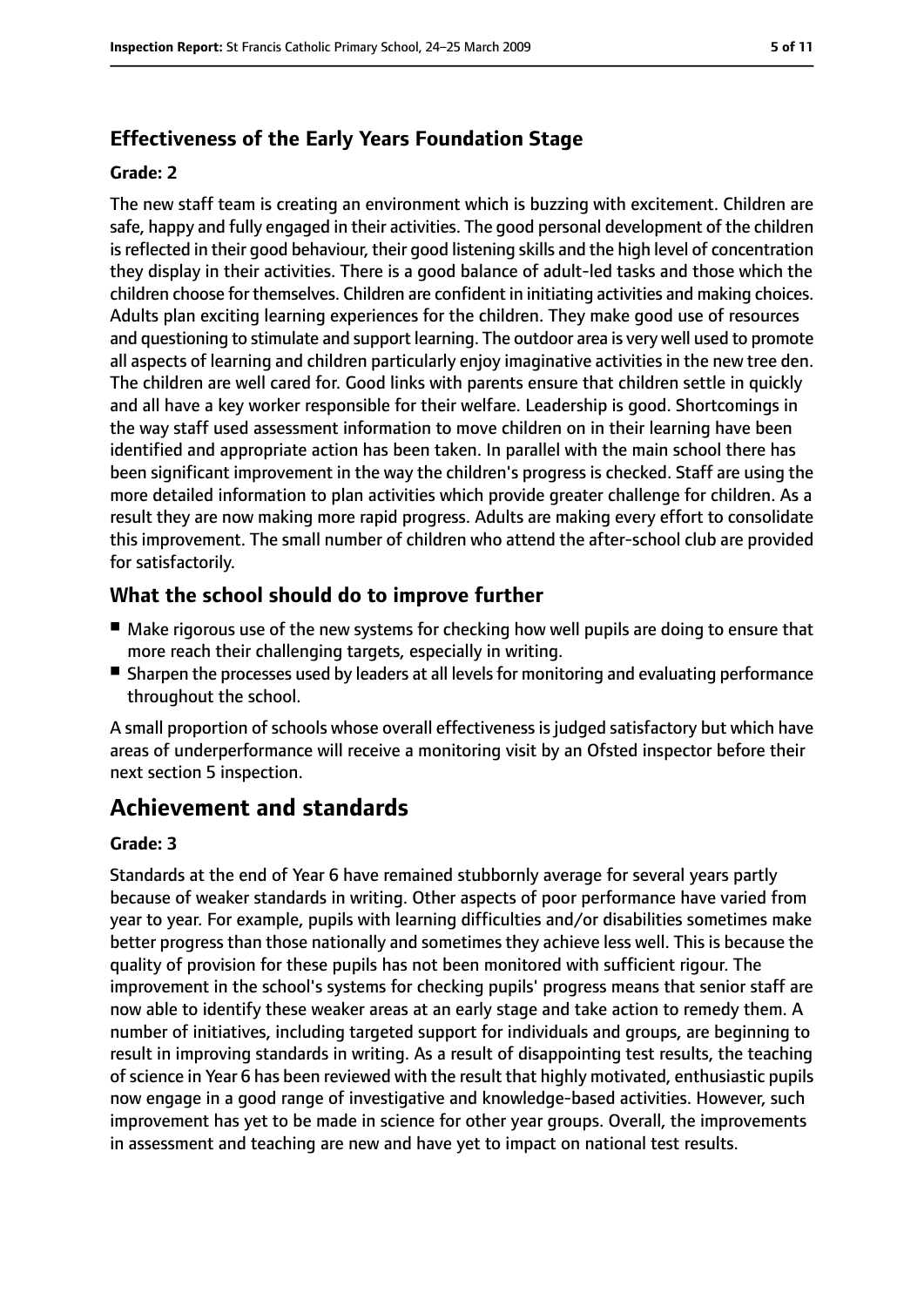# **Personal development and well-being**

#### **Grade: 2**

The pupils enjoy their school lives. Their good personal development is reflected in their good attendance and the friendly, self-confident manner in which they talk to visitors about their work. They feel safe and secure and say that adults listen to their opinions and worries. Spiritual, moral, social and cultural development is good. Thoughtful assemblies and regular opportunities for reflection promote the pupils' spiritual and moral development particularly well. High expectations and clear guidelines ensure that pupils behave very well. A small number of emotionally vulnerable pupils make good progress in managing their behaviour because of the calm, patient and supportive manner of the adults who work with them. Pupils' good understanding of healthy lifestyles is reflected in their lunchtime food choices and the high take up of opportunities for physical exercise.They leave the school as mature, confident individuals with good personal skills and sound academic achievements that prepare them satisfactorily for later life.

# **Quality of provision**

## **Teaching and learning**

#### **Grade: 3**

Lessons are usually well planned and delivered with good pace. Good relationships and interesting activities ensure that pupils display very positive attitudes and good levels of concentration. Because teachers now have better information about their pupils' abilities, the work set is usually well matched to their learning needs. Lower ability pupils are well supported by conscientious teaching assistants. However, there is still too much inconsistency in the quality of teaching, which is satisfactory overall, because of its adequate impact on pupils' learning. In some lessons, for example, there is insufficient challenge for more able pupils. Sometimes, teachers talk to the whole class for too long, reducing the motivation of the pupils. On these occasions, progress is limited because pupils have too little time to work on their activities. Teachers have been working hard to develop pupils' enthusiasm for writing and to ensure that they are well prepared for their writing activities. Good use is made of film clips and animations which excite the pupils and have a particularly positive impact on boys. In a Year 2 lesson, the teacher made effective use of choral speaking to motivate the pupils. Through such strategies, pupils generally are becoming more enthusiastic writers.

#### **Curriculum and other activities**

#### **Grade: 3**

The curriculum enables pupils to make satisfactory progress in the basic skills of literacy and numeracy and good progress in ICT. Lessons in science and personal, social and health education, together with initiatives such as workshops to promote skipping, ensure pupils' good understanding of healthy lifestyles. Visits to investigate the local area and places of interest further afield contribute to the good enrichment of the curriculum and promote pupils' enjoyment and understanding of their environment. Amongst the good range of extra-curricular activities is the morning fitness club which invigorates pupils at the start of their working day. A computer club is provided for Year 4 because this is the year group which, overall, has the least internet connection at home. Pupils regularly take part in choir and orchestra activities in school and in local authority run events. As yet there is no provision for them to learn a modern foreign language. Those who attend the after-school club are happy and safe. They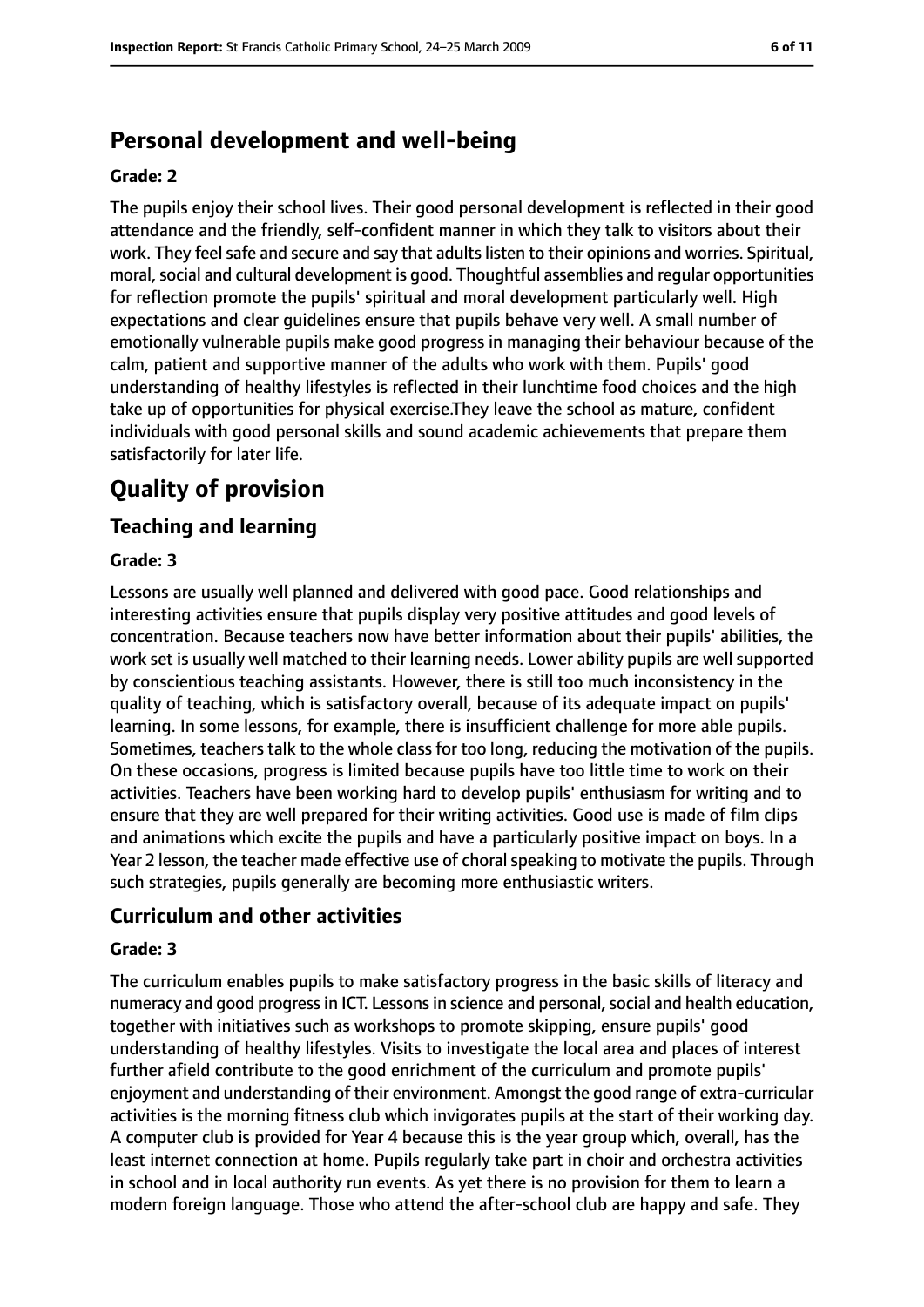enjoy taking part in a good range of activities indoors and outside, making full use of the good resources available.

#### **Care, guidance and support**

#### **Grade: 2**

The high quality of pastoral care, including good procedures to protect the most vulnerable, helps pupils to feel safe and happy. The school has close links with parents, the Catholic Schools' Partnership and local authority agencies to promote pupils' personal well-being and learning. The requirements for safeguarding pupils are fully met. Attendance is closely monitored and the reason for absence followed up. The academic guidance provided for pupils is satisfactory and the use of pupil targets to monitor and improve their progress is developing. The best marking is to be found in writing where pupils are given clear advice about their achievements and what they have to do to improve further. However, marking is not always as effective as it could be because pupils do not always respond to the teachers' comments.

# **Leadership and management**

#### **Grade: 3**

Senior staff have a sound understanding of the school's strengths and weaknesses and what needs to be done to bring about further improvement. They are beginning to use the assessment information to check that the improvement measures they introduce have the desired impact on pupils' achievement. The leadership role of the English and mathematics subject leaders has improved significantly in recent months. As a result, the school's self-evaluation is becoming more effective because appropriate action is being taken to remedy identified weaknesses in these subjects. There is a need to extend this developing good practice to other aspects of school life, such as the monitoring of progress of pupils with learning difficulties and/or disabilities and subjects such as science. Governors are proud of the inclusive, happy ethos of the school. They are in the process of establishing formal links between individual governors and subject leaders in order to develop their understanding of how the school is seeking to raise standards. The school's contribution to community cohesion is strong at the local level and satisfactory overall. Effective day-to-day procedures are in place to promote equality and eliminate discrimination. However, the monitoring of the relevant policies and reporting on their impact are not systematic enough.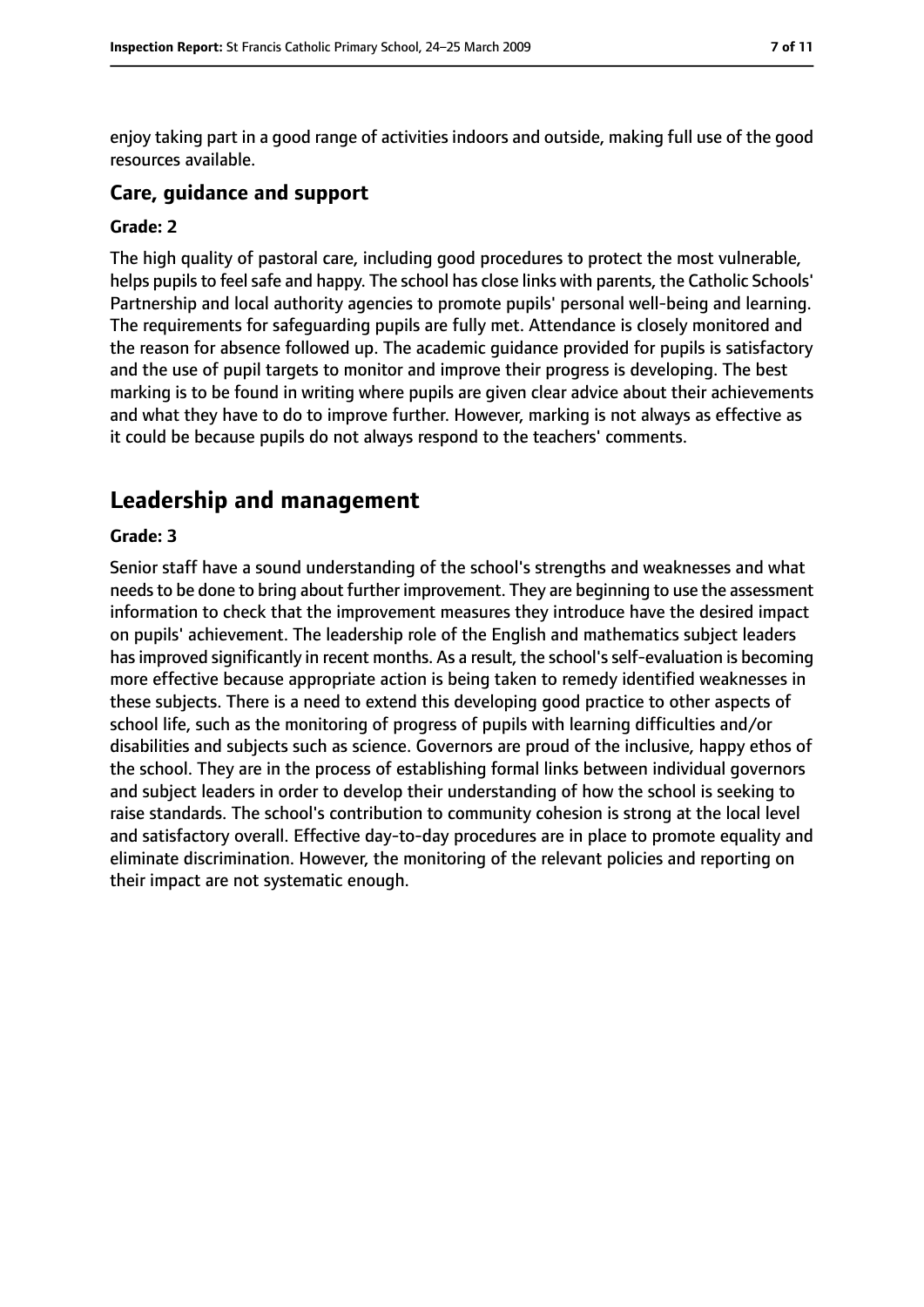**Any complaints about the inspection or the report should be made following the procedures set out in the guidance 'Complaints about school inspection', which is available from Ofsted's website: www.ofsted.gov.uk.**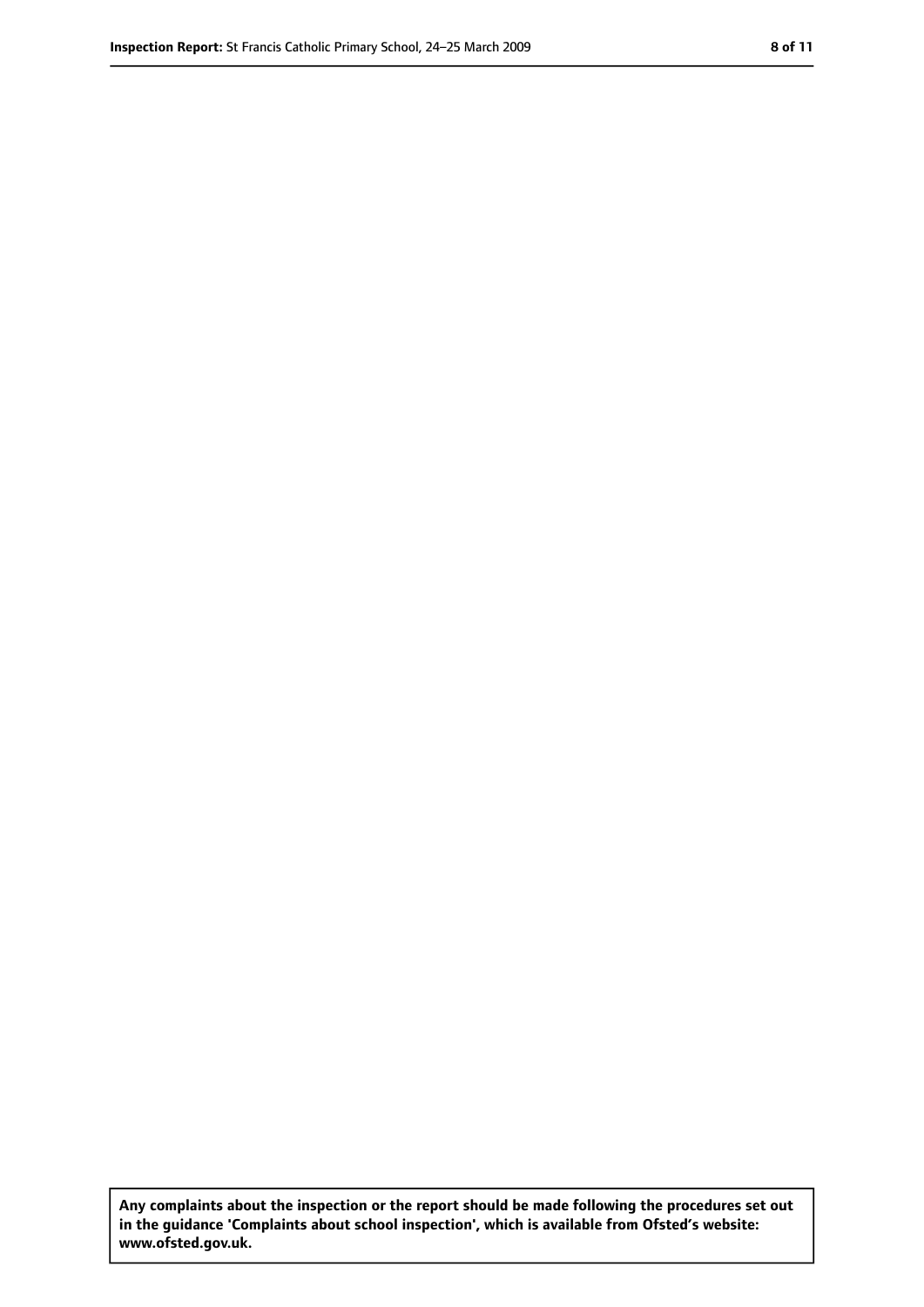# **Inspection judgements**

| Key to judgements: grade 1 is outstanding, grade 2 good, grade 3 satisfactory, and | School  |
|------------------------------------------------------------------------------------|---------|
| arade 4 inadequate                                                                 | Overall |

### **Overall effectiveness**

| How effective, efficient and inclusive is the provision of<br>education, integrated care and any extended services in meeting the<br>needs of learners? |     |
|---------------------------------------------------------------------------------------------------------------------------------------------------------|-----|
| Effective steps have been taken to promote improvement since the last<br>inspection                                                                     | Yes |
| How well does the school work in partnership with others to promote learners'<br>well being?                                                            |     |
| The capacity to make any necessary improvements                                                                                                         |     |

# **Effectiveness of the Early Years Foundation Stage**

| How effective is the provision in meeting the needs of children in the<br><b>EYFS?</b>       |  |
|----------------------------------------------------------------------------------------------|--|
| How well do children in the EYFS achieve?                                                    |  |
| How good are the overall personal development and well-being of the children<br>in the EYFS? |  |
| How effectively are children in the EYFS helped to learn and develop?                        |  |
| How effectively is the welfare of children in the EYFS promoted?                             |  |
| How effectively is provision in the EYFS led and managed?                                    |  |

## **Achievement and standards**

| How well do learners achieve?                                                                               |  |
|-------------------------------------------------------------------------------------------------------------|--|
| The standards <sup>1</sup> reached by learners                                                              |  |
| How well learners make progress, taking account of any significant variations<br>between groups of learners |  |
| How well learners with learning difficulties and/or disabilities make progress                              |  |

<sup>&</sup>lt;sup>1</sup>Grade 1 - Exceptionally and consistently high; Grade 2 - Generally above average with none significantly below average; Grade 3 - Broadly average to below average; Grade 4 - Exceptionally low.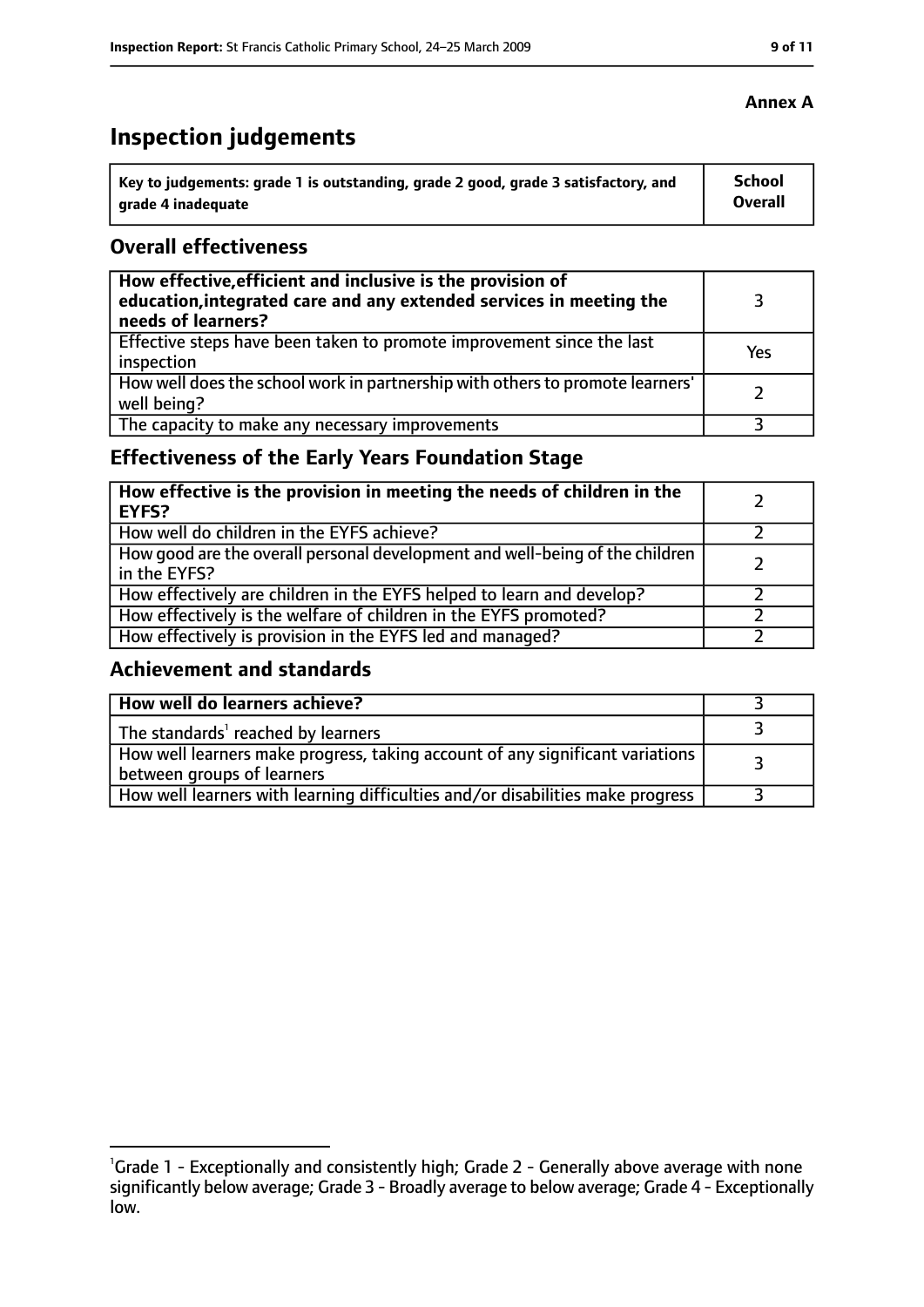# **Personal development and well-being**

| How good are the overall personal development and well-being of the<br>learners?                                 |  |
|------------------------------------------------------------------------------------------------------------------|--|
| The extent of learners' spiritual, moral, social and cultural development                                        |  |
| The extent to which learners adopt healthy lifestyles                                                            |  |
| The extent to which learners adopt safe practices                                                                |  |
| The extent to which learners enjoy their education                                                               |  |
| The attendance of learners                                                                                       |  |
| The behaviour of learners                                                                                        |  |
| The extent to which learners make a positive contribution to the community                                       |  |
| How well learners develop workplace and other skills that will contribute to<br>their future economic well-being |  |

# **The quality of provision**

| How effective are teaching and learning in meeting the full range of<br>learners' needs?              |  |
|-------------------------------------------------------------------------------------------------------|--|
| How well do the curriculum and other activities meet the range of needs and<br>interests of learners? |  |
| How well are learners cared for, quided and supported?                                                |  |

# **Leadership and management**

| How effective are leadership and management in raising achievement<br>and supporting all learners?                                              |     |
|-------------------------------------------------------------------------------------------------------------------------------------------------|-----|
| How effectively leaders and managers at all levels set clear direction leading<br>to improvement and promote high quality of care and education |     |
| How effectively leaders and managers use challenging targets to raise standards                                                                 | 3   |
| The effectiveness of the school's self-evaluation                                                                                               | 3   |
| How well equality of opportunity is promoted and discrimination eliminated                                                                      | 3   |
| How well does the school contribute to community cohesion?                                                                                      | 3   |
| How effectively and efficiently resources, including staff, are deployed to<br>achieve value for money                                          |     |
| The extent to which governors and other supervisory boards discharge their<br>responsibilities                                                  | 3   |
| Do procedures for safequarding learners meet current government<br>requirements?                                                                | Yes |
| Does this school require special measures?                                                                                                      | No  |
| Does this school require a notice to improve?                                                                                                   | No  |